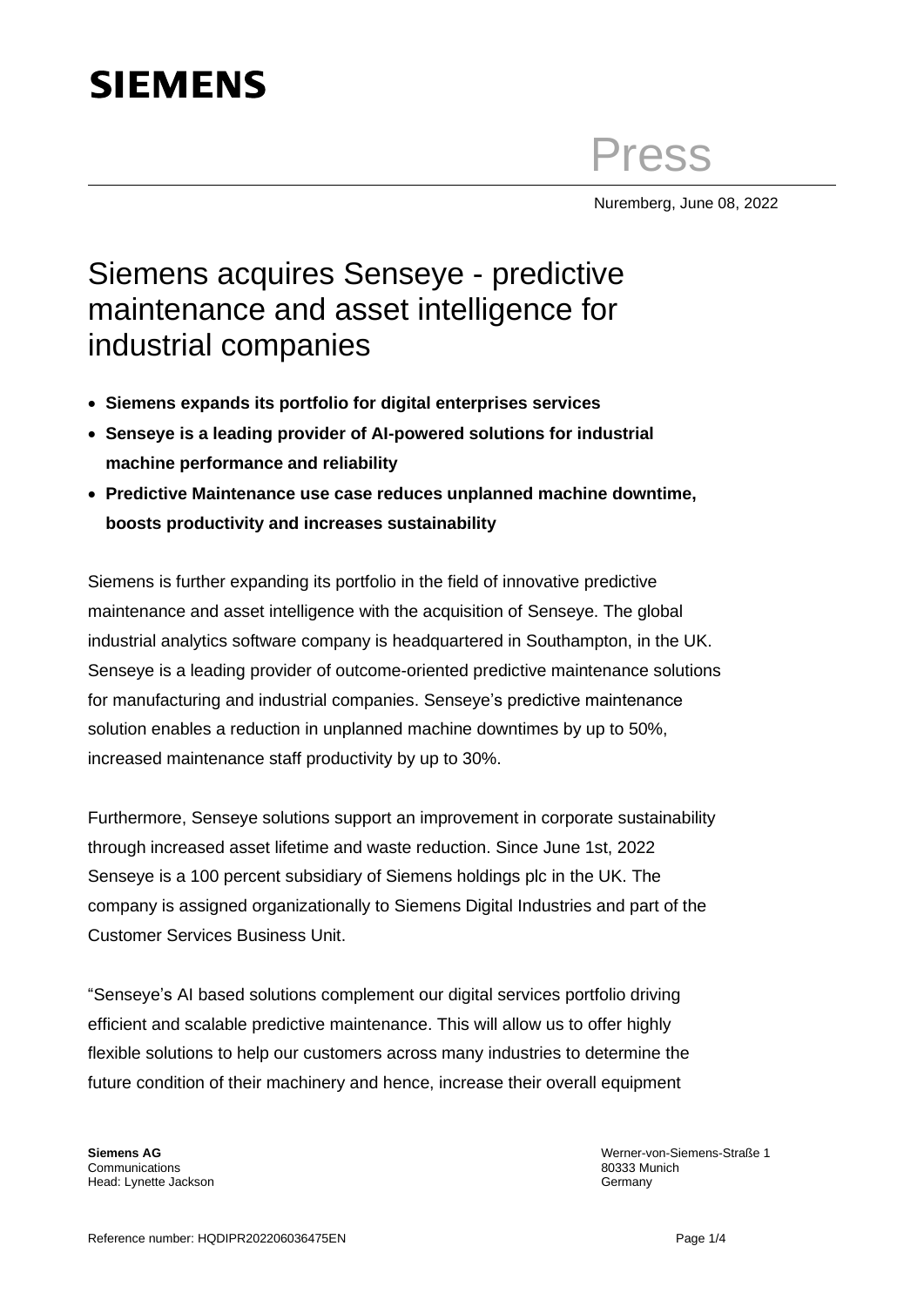**Siemens AG** Press Release

effectiveness", says Margherita Adragna, CEO of Customer Services for Digital Industries, Siemens AG.

Simon Kampa, CEO of Senseye, adds: "Together we can multiply the full potential of Senseye's innovative predictive technology and deep expertise. Siemens' global presence and extensive industrial knowledge will ensure that our current and future customers benefit from innovative, seamlessly integrated Industry 4.0 solutions to drive measurable business outcomes."

Since its inception in 2014, Senseye has focused on scalable and sustainable asset intelligence Software-as-a-Service ("SaaS") solutions. Senseye uses state-of-theart, purpose-built machine learning and artificial intelligence to provide a globallyscalable solution that enables predictive maintenance, helping to reduce unplanned downtime and improve sustainability. It integrates seamlessly with existing and new infrastructure investments, using machine, maintenance, and maintenance operator behavior data to understand the future health of machinery and what requires human attention. The solution is designed for maintenance operators and requires no previous background in data science or traditional condition monitoring.

|                                                                                        | SCIISCYCM. Cases @Explore BRoports HDashboard<br>Q Find an asset                                                                       | [] Support [6] Settings =                |
|----------------------------------------------------------------------------------------|----------------------------------------------------------------------------------------------------------------------------------------|------------------------------------------|
| A > Smart Auto Components<br><b>Cr Victor Gobal</b><br>$\bullet$                       |                                                                                                                                        |                                          |
| <b>CES Gal</b>                                                                         | <b>Matistan</b><br>Who all Mone III                                                                                                    |                                          |
| Cases 60                                                                               |                                                                                                                                        | 室<br>ū.                                  |
|                                                                                        | ■ Last 24 Months + Filter Only Open Cases + Any Work Activity + Any Acknowledge Status + Sert by Attention Index (Highest to Lowest) + | Reset                                    |
| BH2LSTHES1 F<br>₩<br>□<br>-- Nrc1 - With Homing - Station foll Hom 2 List CD 3         | @ Transmission DT1344 THR 3 2 TRANSMIT<br>Opened Shours ago                                                                            | $0 7700$                                 |
| ifmmo_<br>Extract Pump THR 3.8<br>$\Box$<br>W<br>as +174135 + Malong Hall + UAT Milera | A Attention Index                                                                                                                      | $\equiv$ View $\sim$<br><b>El Legend</b> |
| <b>RONAN</b><br>ID Fas MX Z265<br>$\Box$<br>lΜ                                         | - (b) Transmission DT1344 THR 3                                                                                                        | o                                        |
| man Henry Industry's Cooling Towers<br>2. Main Alph                                    | $n\tau$<br>719.0                                                                                                                       |                                          |
| Product Slow MX 2<br>O<br>Corp. - Ishlanda - 2019 - John                               |                                                                                                                                        |                                          |
| Transmission DT1344 THR3 2<br>□<br>HET TO TAX STATE / MELTING WAS POWER MADE ON THE    | 15r<br>Arrel<br>to assert<br>during.<br>a deix bank<br>٠                                                                               |                                          |
| payer.<br>Extinudes MIX 3 /<br>$\Box$<br>me: PHOS - Packaging Hot > Une 2              | szegazn.<br><b>KEKAS ASS</b><br>Caused by:<br>(8) Trend Detected                                                                       |                                          |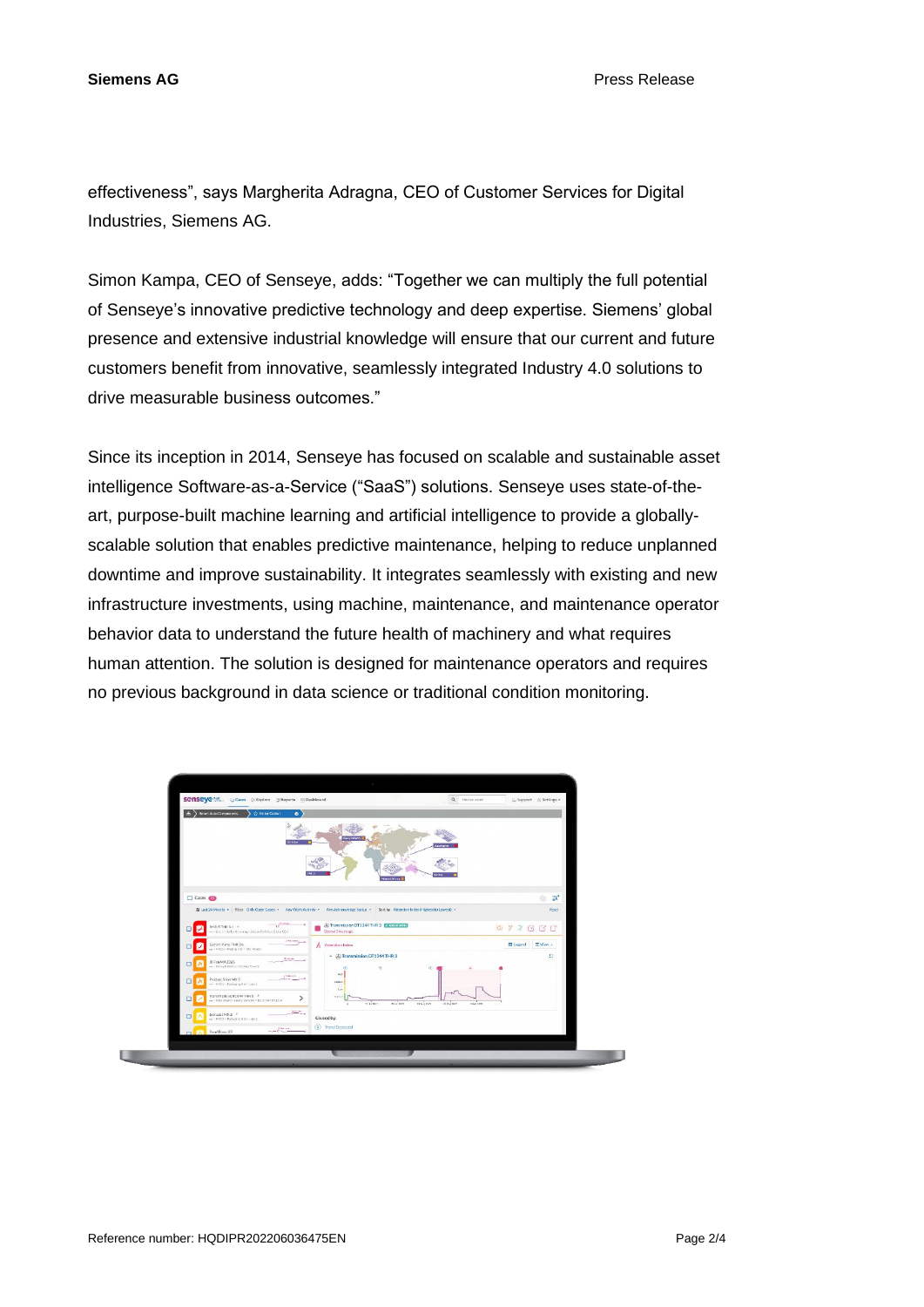Senseye is a leading provider of outcome-oriented predictive maintenance solutions for manufacturing and industrial companies. Senseye brings focus to assets requiring your attention.

This press release and three press photos are available at:<https://sie.ag/3mdch4M>

Further information on digital enterprise services at Siemens please visit: <https://new.siemens.com/global/en/products/services/digital-enterprise-services.html>

Further information on Senseye please visit:<https://www.senseye.io/>

#### **Contact for journalists**

Evelyne Kadel Phone: +49 173 56 49 708; Email: [evelyne.kadel@siemens.com](mailto:evelyne.kadel@siemens.com)

#### Follow us on our **social media channels**:

### **Twitter**: [www.twitter.com/siemens\\_press](http://www.twitter.com/siemens_press) and [www.twitter.com/SiemensIndustry](http://www.twitter.com/SiemensIndustry) **Blog**: [https://ingenuity.siemens.com](https://ingenuity.siemens.com/)

**Senseye** is headquartered in the UK and has regional offices in Germany, France, USA, and in Japan. Senseye is a leading global industrial software company for Machine Health Management. With around 50 employees the medium-sized company helps global organizations to save money in unplanned downtime and maintenance efficiencies in key industries such as Automotive, Manufacturing, Heavy Industry and Consumer Goods.

**Siemens Digital Industries (DI)** is an innovation leader in automation and digitalization. Closely collaborating with partners and customers, DI drives the digital transformation in the process and discrete industries. With its Digital Enterprise portfolio, DI provides companies of all sizes with an end-to-end set of products, solutions and services to integrate and digitalize the entire value chain. Optimized for the specific needs of each industry, DI's unique portfolio supports customers to achieve greater productivity and flexibility. DI is constantly adding innovations to its portfolio to integrate cutting-edge future technologies. Siemens Digital Industries has its global headquarters in Nuremberg, Germany, and has around 72,000 employees internationally.

**Siemens AG** (Berlin and Munich) is a technology company focused on industry, infrastructure, transport, and healthcare. From more resource-efficient factories, resilient supply chains, and smarter buildings and grids, to cleaner and more comfortable transportation as well as advanced healthcare, the company creates technology with purpose adding real value for customers. By combining the real and the digital worlds, Siemens empowers its